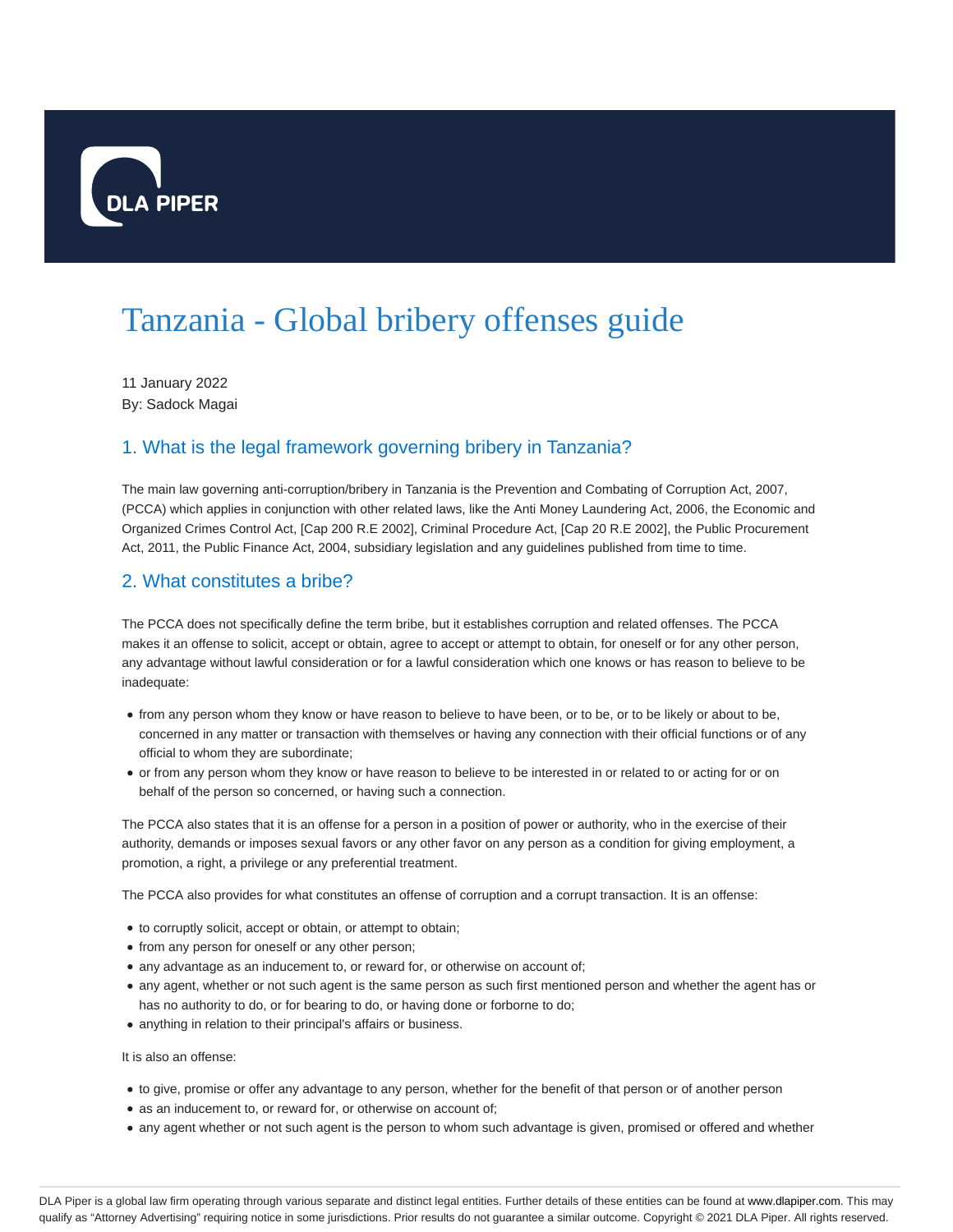the agent has or has no authority to do, doing, or forbearing to do, or having done or forborne to do;

anything in relation to their principal's affairs or business.

Generally, the PCCA prohibits making payments or gifts to government officials or another person in a powerful position in order to secure any improper business advantage.

## 3. What are the principal offenses under this legal framework?

The corruption offenses which can result in prosecution are:

- corrupt transactions in contracts (Section 16);
- corrupt transactions in procurement (Section 17), auctions (Section 18);
- corrupt transactions in employment (Section 20);
- bribery (Section 23);
- bribery of foreign public officials (Section 21);
- demand and imposition of sexual favors (Section 25);
- embezzlement and misappropriation (Section 28); and
- abuse of position (Section 31), and conspiracy (Section 31).

#### 4. What is the jurisdictional reach of the legal framework?

The Prevention and Combating of Corruption Bureau (PCCB) has the mandate to investigate and prosecute corrupt offenses in mainland Tanzania.

Corrupt offenses are considered economic crimes and therefore triable at the High Court of Tanzania (Corruption and Economic Crimes Division), the High Court of Tanzania (Main Registry) and the Resident Magistrates' Court, depending on the nature of the offense.

#### 5. What are the legal consequences of being found guilty of bribery offenses?

An individual found guilty of bribery offenses may be sentenced to a period from three years up to seven years imprisonment or to a fine, or to both imprisonment and fine.

An individual found guilty of bribery offenses may also face confiscation/forfeiture of the proceeds of crime arising from the offense, which can include the revenue attributable to any contract won through corruption, not just the value of the corruption paid.

An individual found guilty of bribery offenses may also face having their assets frozen pending determination of the criminal charges.

# 6. Who may be liable for bribery? (public officials, private individuals, legal entities etc.)

Private individuals, public officials and legal entities may be prosecuted for corrupt offenses under the PCCA.

#### 7. What are the key regulatory or enforcement bodies with regard to bribery?

The competent authority established to deal with anti-corruption/bribery investigations and prosecution is the PCCB, assisted by the Police Force to carry out investigation and enforcement of the PCCA.

The PCCB is also assisted by the office of the Director of Public Prosecutions to prosecute corruption offenses.

#### 8. Can a parent company be liable for its subsidiary's involvement in bribery?

The PCCA is silent on a parent company's liability for involvement of its subsidiary in bribery.

#### 9. Are facilitation payments (i.e. small payments to speed up routine governmental